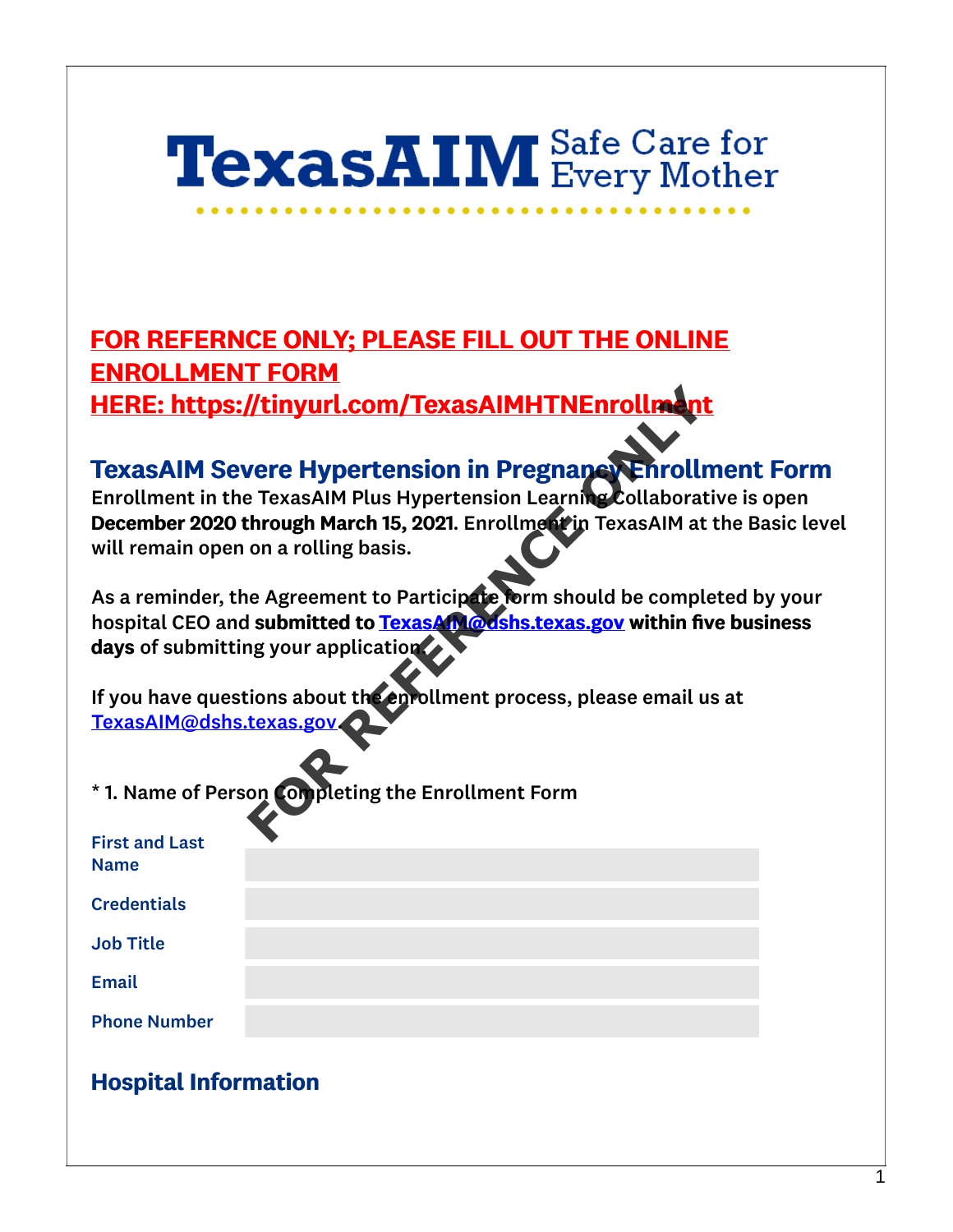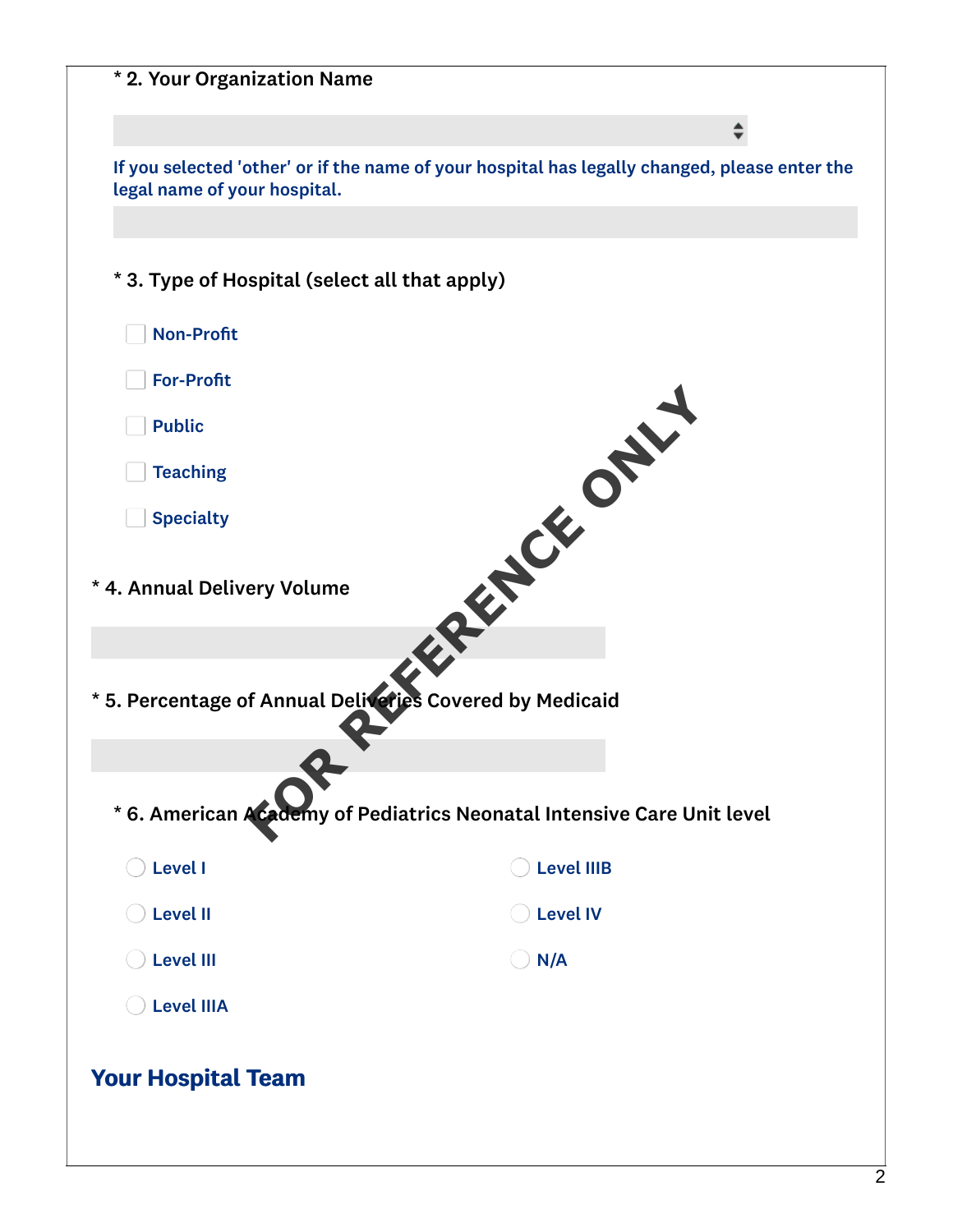| * 7. Project Sponsor                 |  |
|--------------------------------------|--|
| <b>First and Last</b><br><b>Name</b> |  |
| <b>Credentials</b>                   |  |
| <b>Job Title</b>                     |  |
| <b>Email</b>                         |  |
| <b>Phone Number</b>                  |  |

| * 8. Day-to-Day Leader |  |  |  |
|------------------------|--|--|--|
| <b>First and Last</b>  |  |  |  |
| <b>Name</b>            |  |  |  |
| <b>Credentials</b>     |  |  |  |
| <b>Job Title</b>       |  |  |  |
| <b>Email</b>           |  |  |  |
| <b>Phone Number</b>    |  |  |  |
| * 9. Technical Leader  |  |  |  |
| <b>First and Last</b>  |  |  |  |
| <b>Name</b>            |  |  |  |
| <b>Credentials</b>     |  |  |  |
| <b>Job Title</b>       |  |  |  |
| <b>Email</b>           |  |  |  |
| <b>Phone Number</b>    |  |  |  |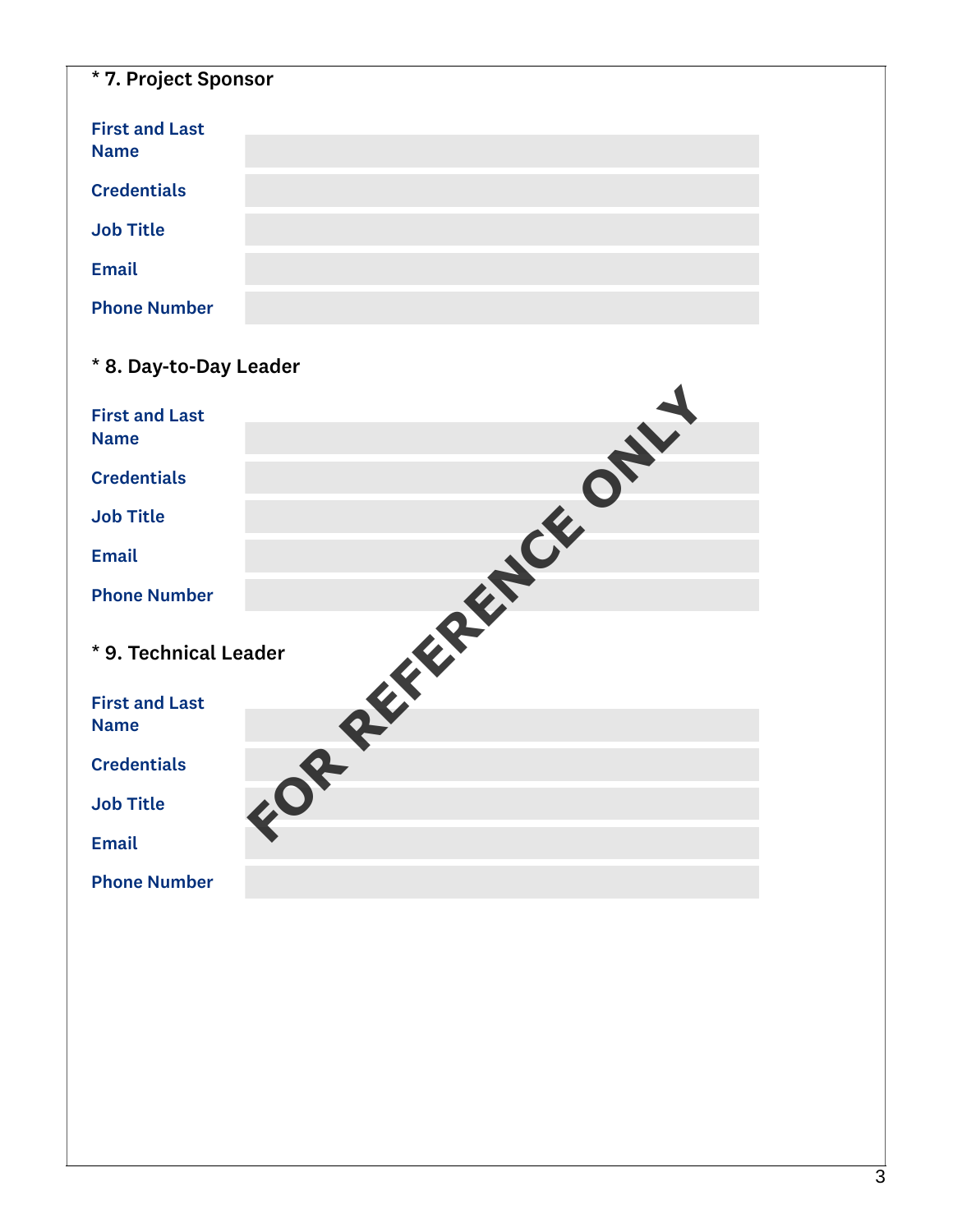| * 10. Physician Leader               |  |  |
|--------------------------------------|--|--|
| <b>First and Last</b><br><b>Name</b> |  |  |
| <b>Credentials</b>                   |  |  |
| <b>Job Title</b>                     |  |  |
| <b>Email</b>                         |  |  |
| <b>Phone Number</b>                  |  |  |

\* 11. Key Contact (this will be the same contact as either your Project Sponsor, Day-to-Day Leader, Technical Leader or Physician Leader)

|                                      | Day-to-Day Leader, Technical Leader or Physician Leader)                                                                                                                                          |
|--------------------------------------|---------------------------------------------------------------------------------------------------------------------------------------------------------------------------------------------------|
| <b>First and Last</b>                |                                                                                                                                                                                                   |
| <b>Name</b>                          |                                                                                                                                                                                                   |
| <b>Credentials</b>                   |                                                                                                                                                                                                   |
| <b>Job Title</b>                     |                                                                                                                                                                                                   |
| <b>Email</b>                         |                                                                                                                                                                                                   |
| <b>Phone Number</b>                  |                                                                                                                                                                                                   |
|                                      | 12. Additional Team Member #1 (Optional). You may list additional team n<br>that you would like to receive general TexasAIM communications, i.e. Texa<br>Weekly Bulletins and access to Basecamp. |
| <b>First and Last</b><br><b>Name</b> |                                                                                                                                                                                                   |
| <b>Credentials</b>                   |                                                                                                                                                                                                   |

12. Additional Team Member #1 (Optional). You may list additional team members that you would like to receive general TexasAIM communications, i.e. TexasAIM Bi-Weekly Bulletins and access to Basecamp.

| <b>First and Last</b><br><b>Name</b> |  |  |
|--------------------------------------|--|--|
| <b>Credentials</b>                   |  |  |
| <b>Job Title</b>                     |  |  |
| <b>Email</b>                         |  |  |
| <b>Phone Number</b>                  |  |  |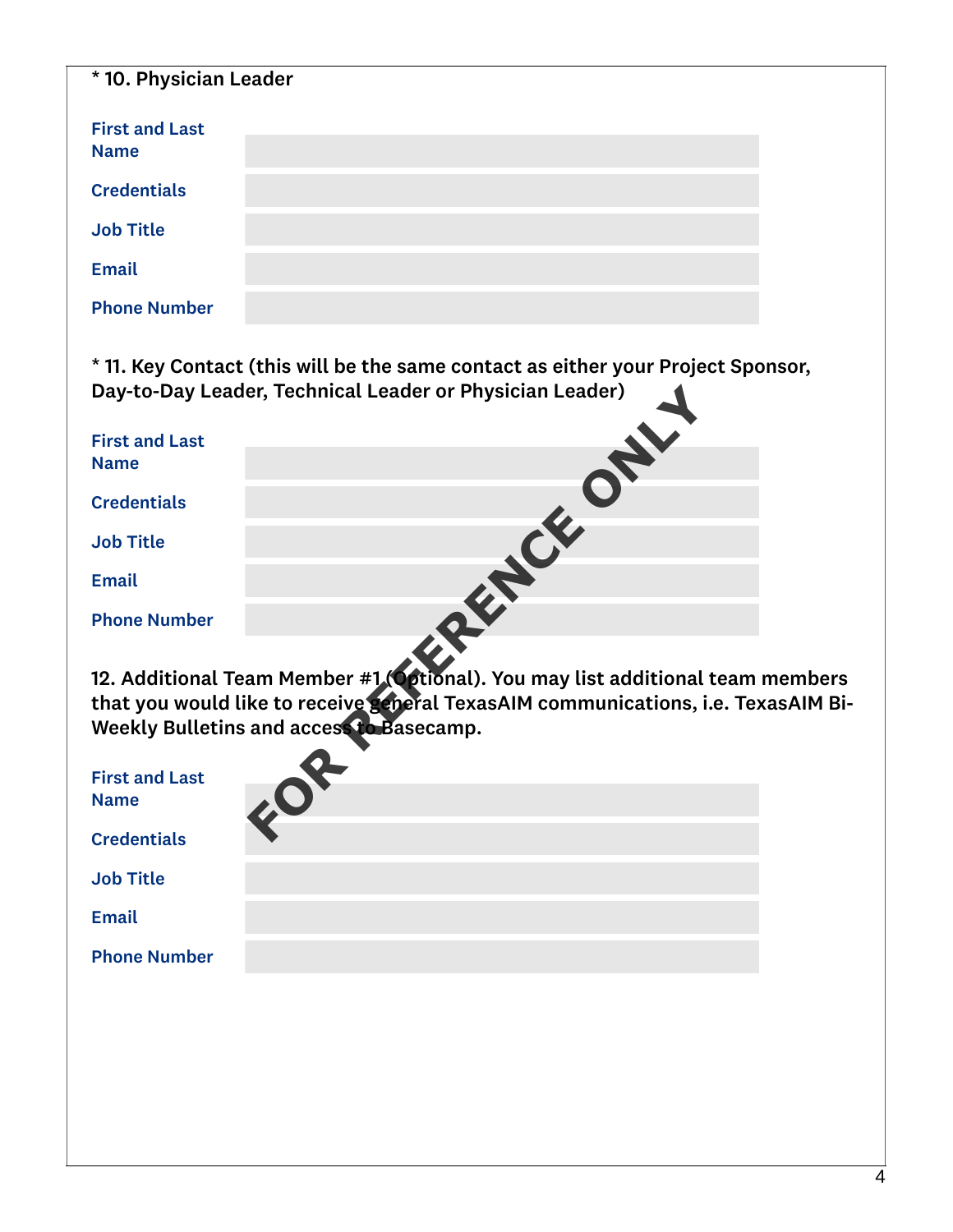| 13. Additional Team Member #2 (Optional) |                                          |  |
|------------------------------------------|------------------------------------------|--|
|                                          |                                          |  |
|                                          |                                          |  |
| <b>First and Last</b>                    |                                          |  |
| <b>Name</b>                              |                                          |  |
|                                          |                                          |  |
| <b>Credentials</b>                       |                                          |  |
|                                          |                                          |  |
| <b>Job Title</b>                         |                                          |  |
|                                          |                                          |  |
| <b>Email</b>                             |                                          |  |
|                                          |                                          |  |
|                                          |                                          |  |
| <b>Phone Number</b>                      |                                          |  |
|                                          |                                          |  |
|                                          |                                          |  |
|                                          | 14. Additional Team Member #3 (Optional) |  |
|                                          |                                          |  |
|                                          |                                          |  |

| <b>First and Last</b>         |                                                                                                                                                                      |
|-------------------------------|----------------------------------------------------------------------------------------------------------------------------------------------------------------------|
| <b>Name</b>                   |                                                                                                                                                                      |
| <b>Credentials</b>            |                                                                                                                                                                      |
| <b>Job Title</b>              |                                                                                                                                                                      |
| <b>Email</b>                  |                                                                                                                                                                      |
| <b>Phone Number</b>           |                                                                                                                                                                      |
|                               | If you have additional team members you would like to receive general TexasAIM<br>communications, please email their cortact information to TexasAIM@dshs.texas.gov. |
| <b>Level of Participation</b> |                                                                                                                                                                      |
|                               | *15. Please select the level of participation for your hospital.                                                                                                     |
|                               | The above hochital agrees to narticinate in activities listed for Texas AIM Plus                                                                                     |

## Level of Participation

- \* 15. Please select the level of participation for your hospital.
	- The above hospital agrees to participate in activities listed for TexasAIM Plus.
	- $\bigcirc$  The above hospital agrees to participate in activities listed for TexasAIM Basic.
- \* 16. Please check the box to indicate your agreement to the statement below.

The above hospital agrees to complete a quality improvement project in partnership with Texas Department of State Health Services to implement the Alliance for Innovation on Maternal Health Severe Hypertension in Pregnancy bundle and to build a culture of change to improve safety.